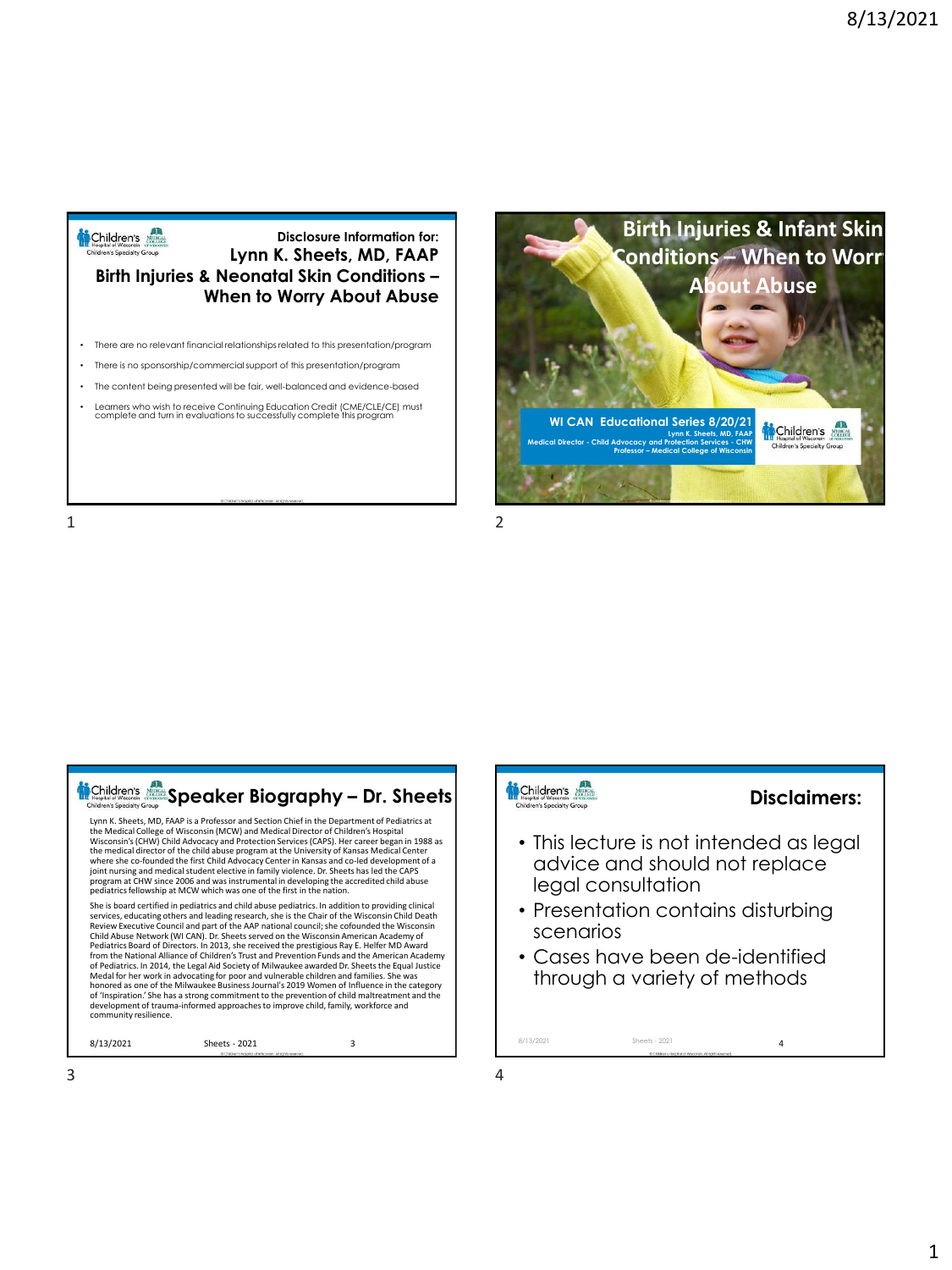



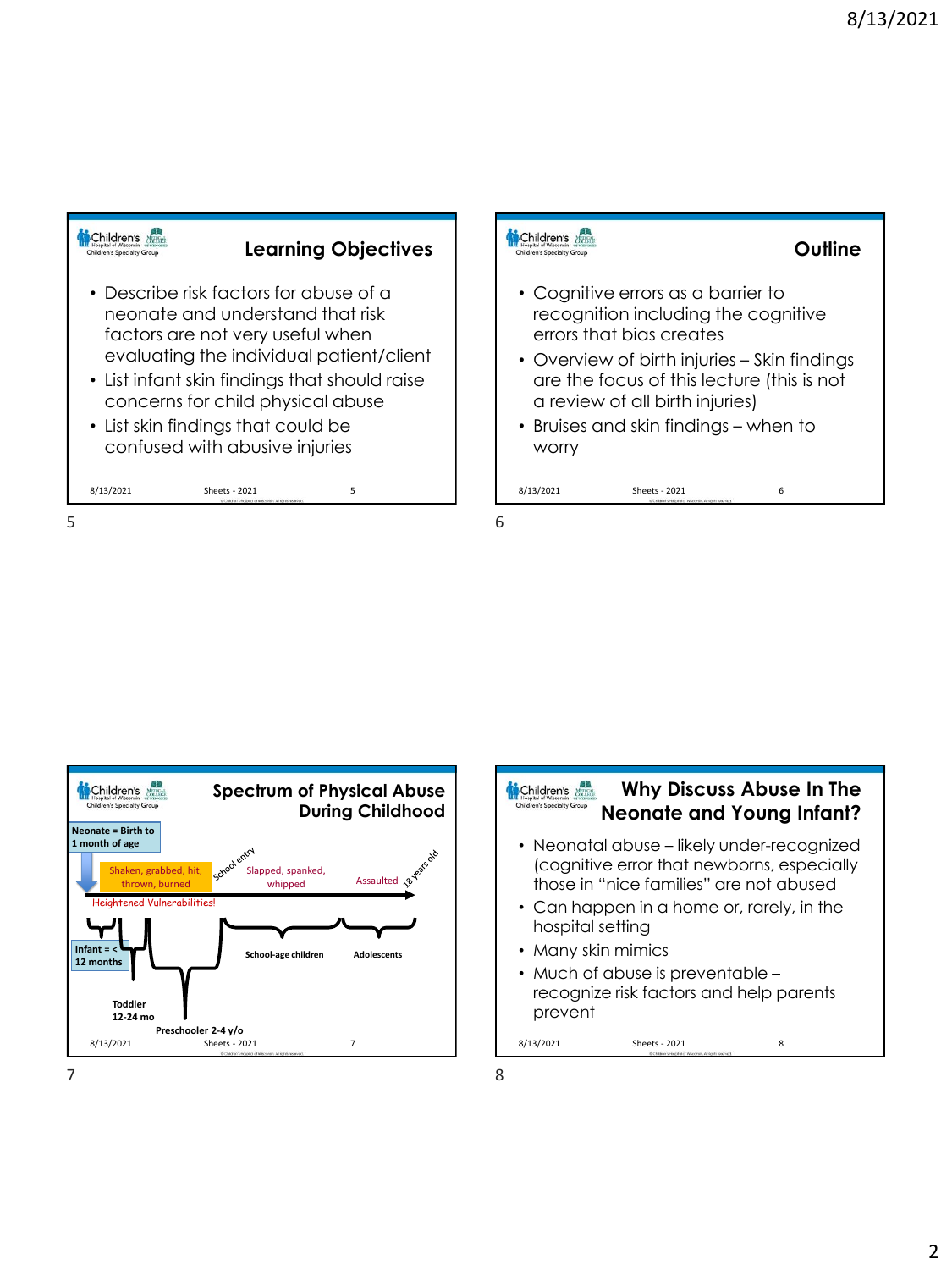







 $11$  12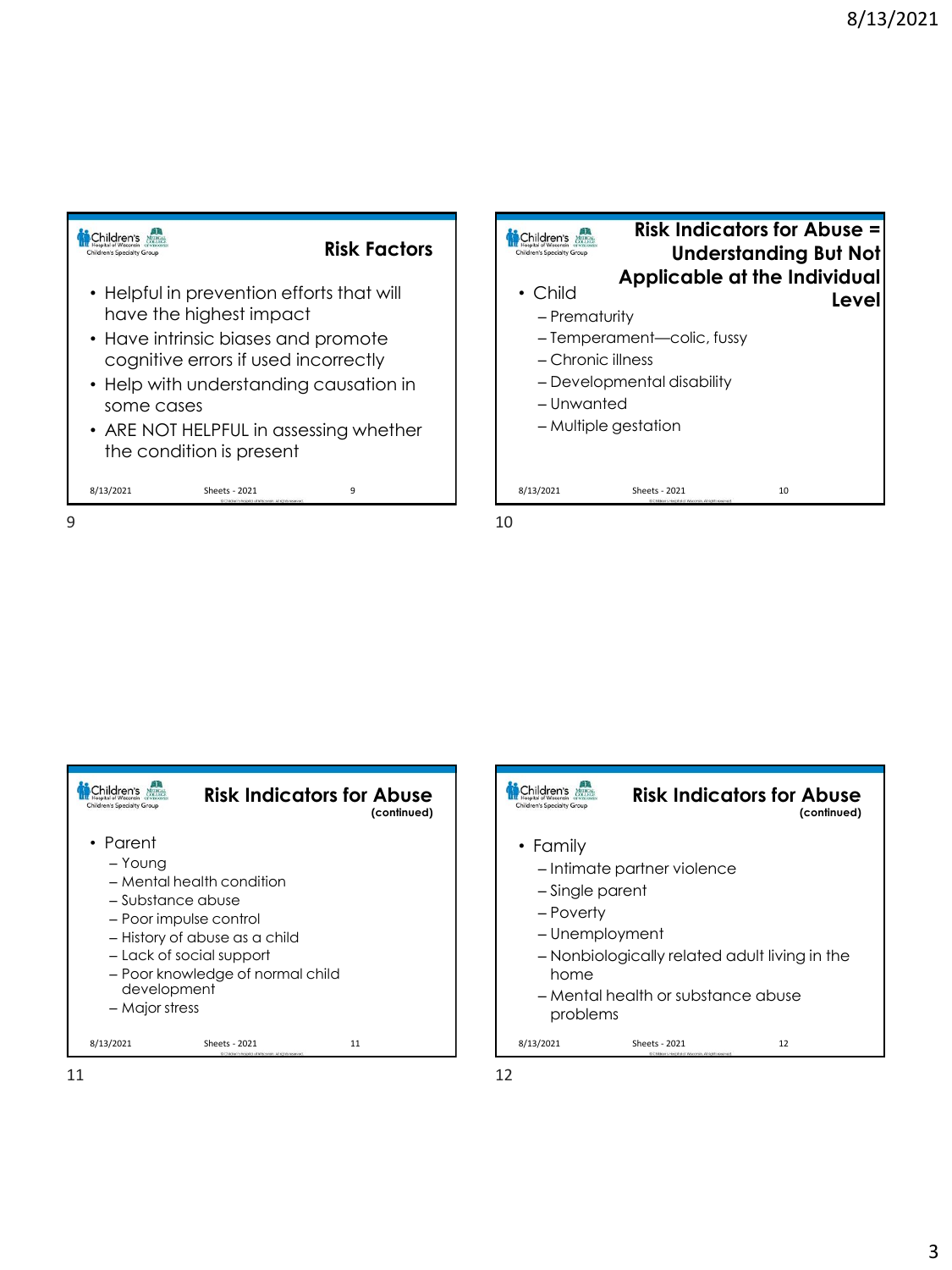







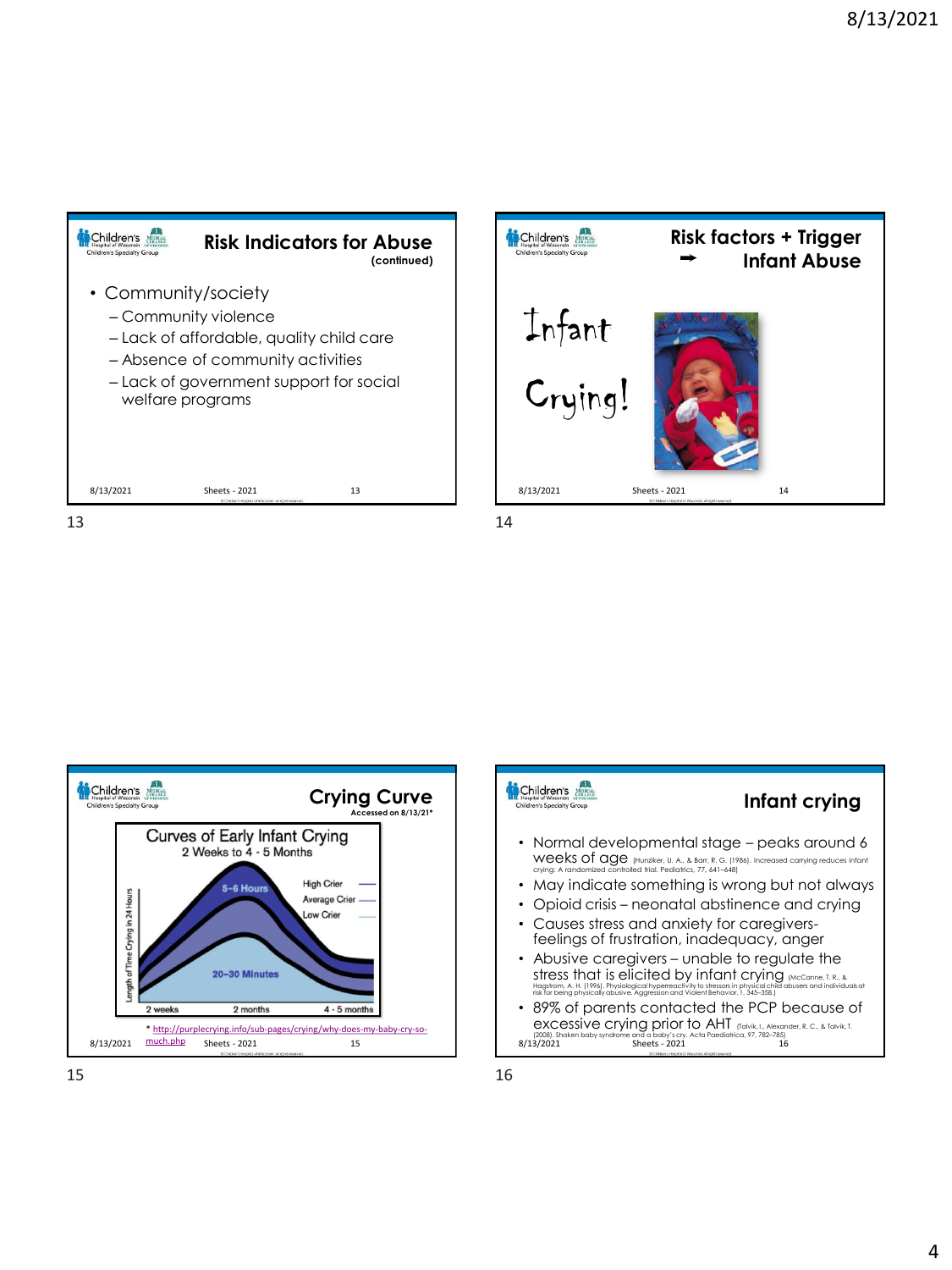





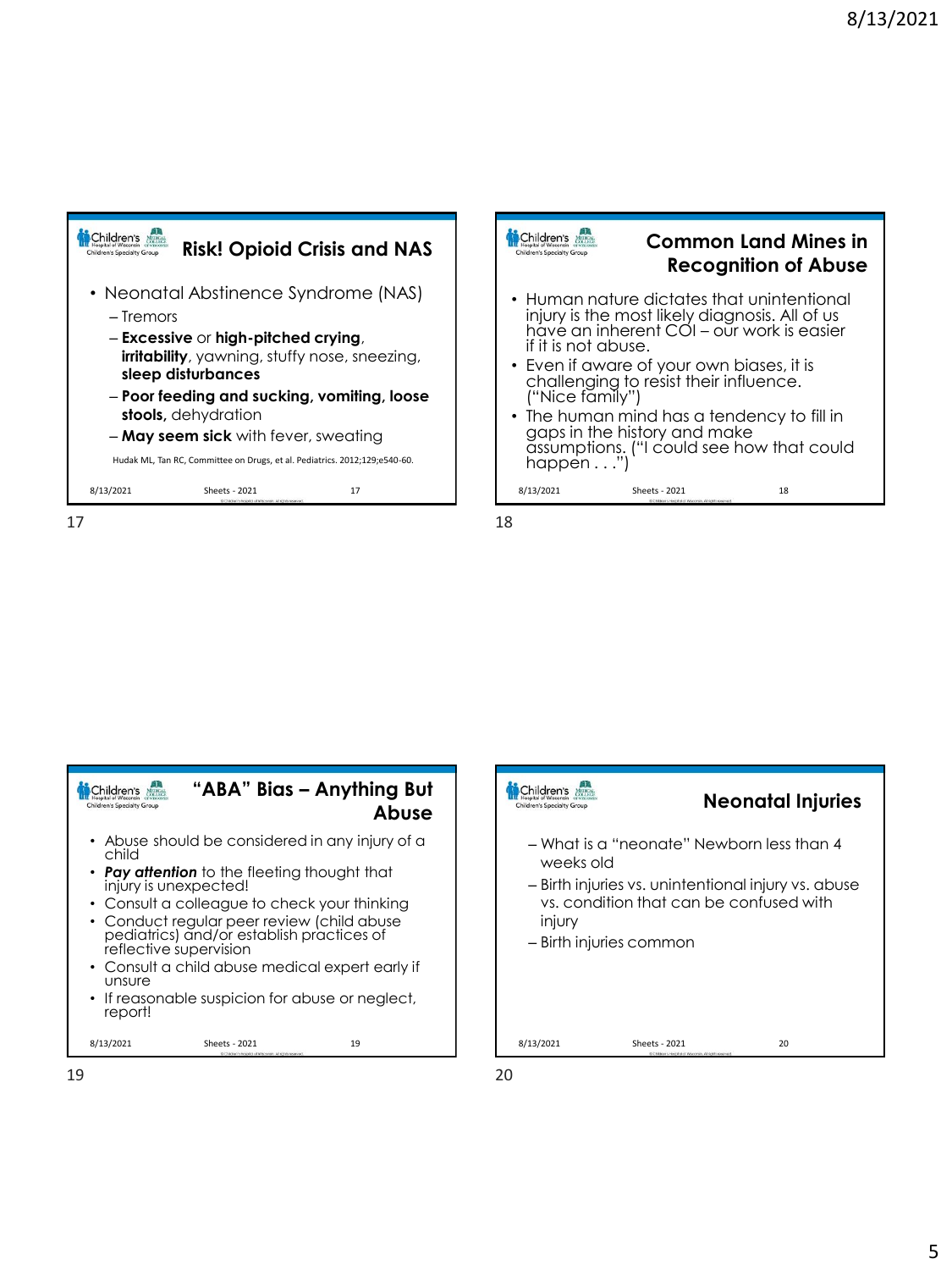

#### Children's **Birth Injuries Children's Specialty Group** • Range from minor to severe • Causes can be from the birth process to instrumentation to medical care at birth • Risk factors – macrosomia (large baby), instrumentation (forceps or vacuum increase birth injury risk by 3- 4x), scalp electrode) 8/13/2021 Sheets - 2021 22 Sheets - 2021





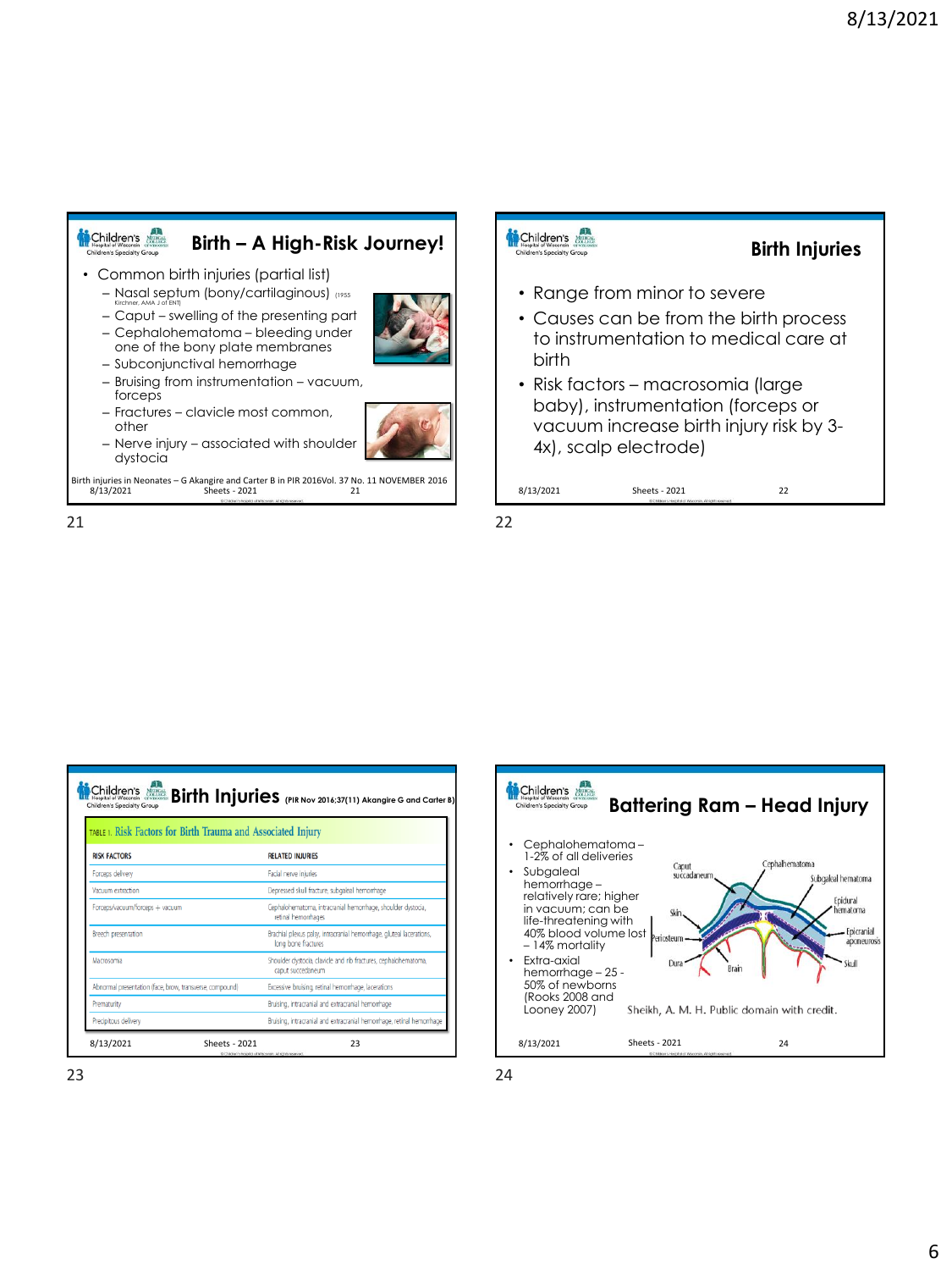| <b>Children's Specialty Group</b> |                                                                           |    |    |
|-----------------------------------|---------------------------------------------------------------------------|----|----|
| <b>AT BIRTH</b>                   | <b>COMMON SKIN LESIONS PRESENT</b>                                        |    |    |
| 8/13/2021                         | Sheets - 2021<br>@ Children's Hospital of Wisconsin, All rights reserved. | 25 |    |
| 25                                |                                                                           |    | 26 |

| Children's Specialty Group |                                                                                                   | <b>Birth Injuries</b>                                          |
|----------------------------|---------------------------------------------------------------------------------------------------|----------------------------------------------------------------|
|                            | • Common birth injuries include<br>generalized bruising, iatrogenic<br>subconjunctival hemorrhage | bruising (forceps, electrodes, vacuum),                        |
|                            | • Bruise mimics are also common                                                                   |                                                                |
|                            | • Birth injuries should be documented                                                             |                                                                |
|                            | • Consider asking to see photos of the<br>newborn if you are unsure                               |                                                                |
| 8/13/2021                  | <b>Sheets - 2021</b>                                                                              | 26<br>@ Children's Hospital of Wisconsin, All rights reserved. |

Children's **Subcutaneous Fat Necrosis** • Likely due to pressure on subcutaneous tissue • Ischemia (lack of adequate blood flow) • Resolves without treatment by 6-8 weeks 8/13/2021 Sheets - 2021 27

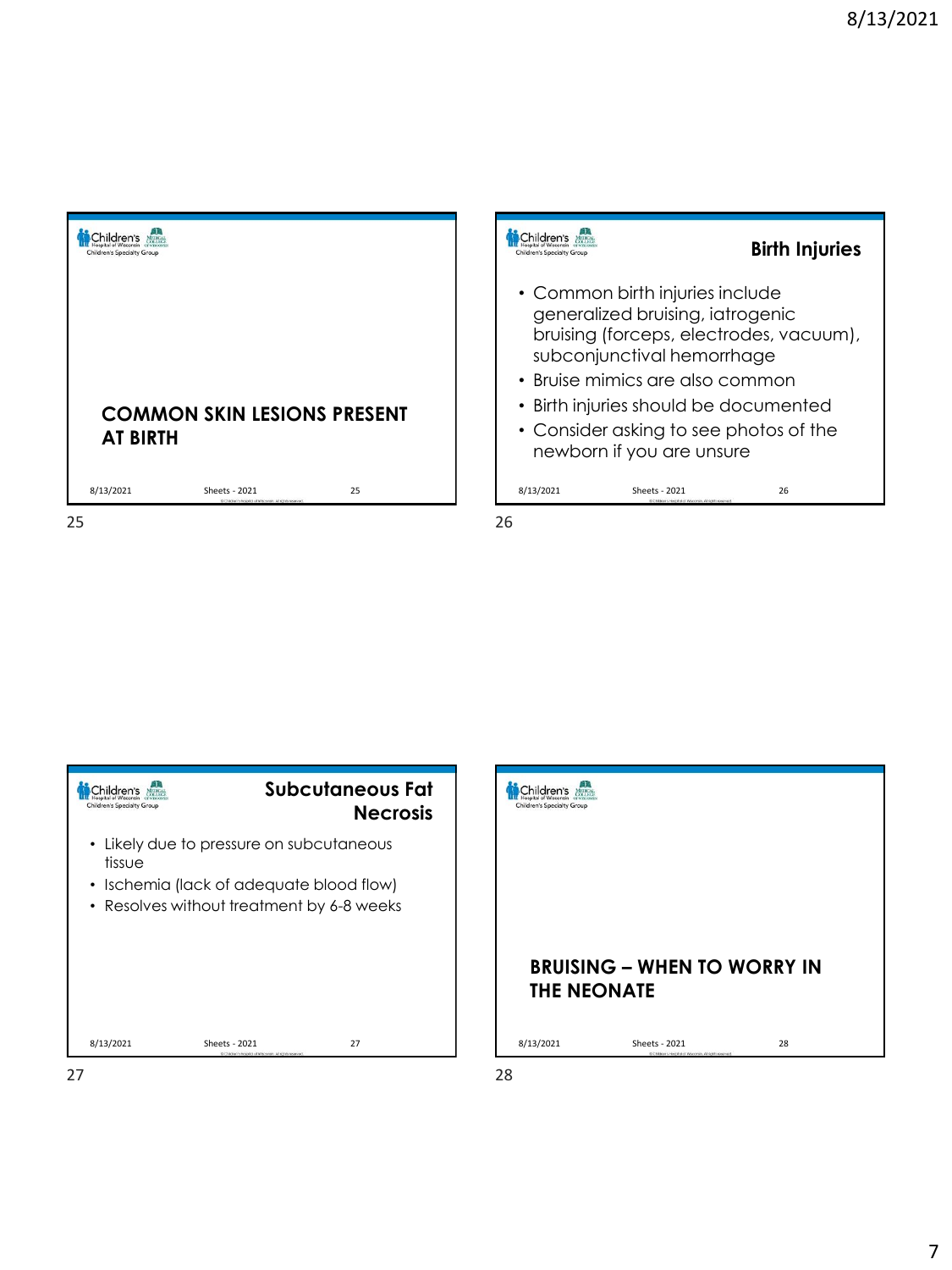



Children's A **Sick Infants and Bruising** en's Spi • Expected from medical procedures – extremely premature at highest risk from minor procedures – Needle/heel sticks – Petechiae from tourniquet – Tape • Bruising in ANY location without a recent medical procedure in that location should raise concerns for abuse • Bruises cannot be dated with accuracy! 8/13/2021 Sheets - 2021 31 31 32



- Palms
- Soles or heel without a recent needle stick
- Neck
- Abdomen
- Soft, padded areas buttocks or cheeks
- Inner aspects of upper arms or thighs
- Ears

8/13/2021 Sheets - 2021 32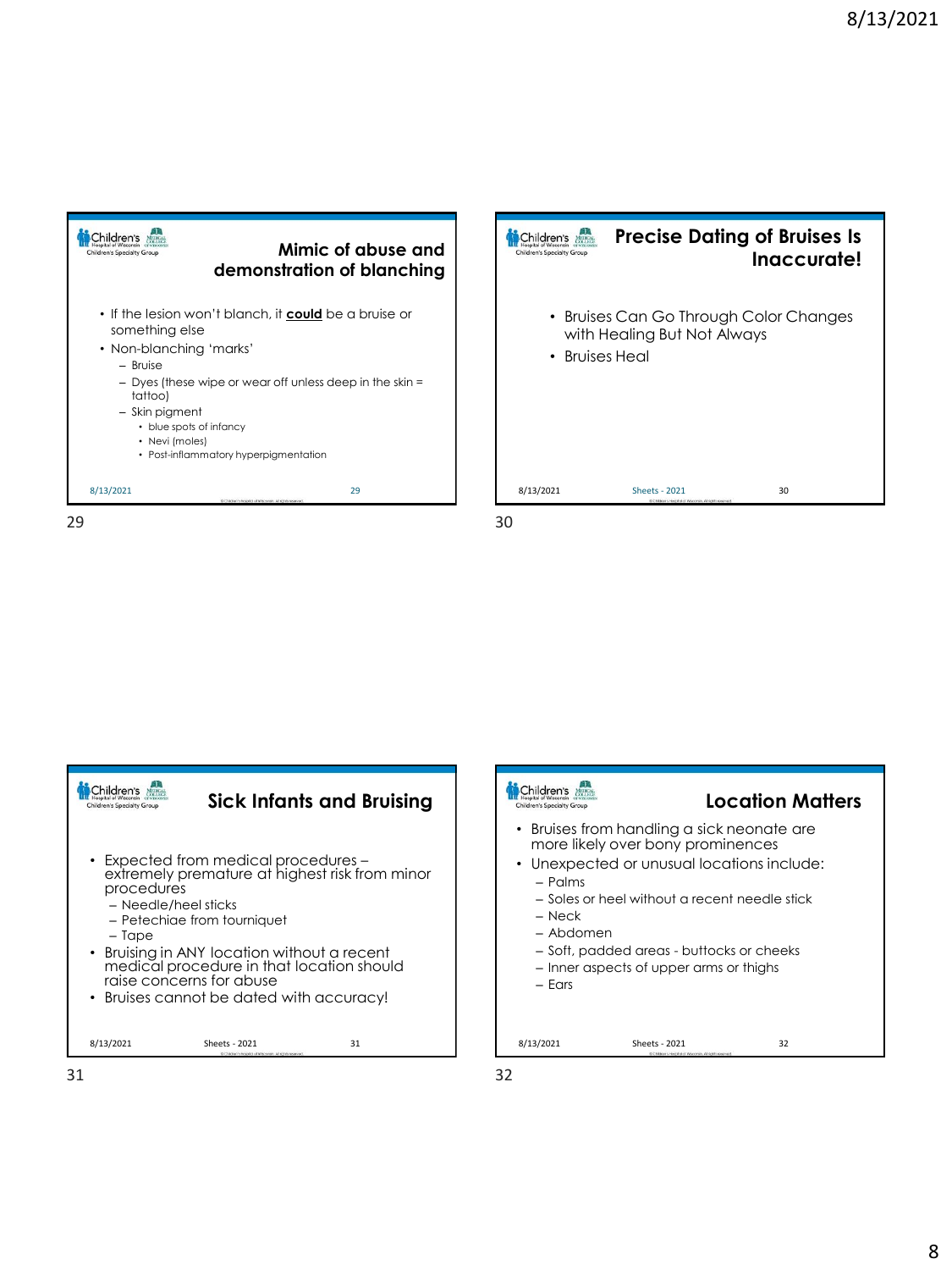| Children's Specialty Group                                                                                                                                  |                                                                                                                                                                        | When to Worry                                                                                              | Children's Specialty Grou |  |
|-------------------------------------------------------------------------------------------------------------------------------------------------------------|------------------------------------------------------------------------------------------------------------------------------------------------------------------------|------------------------------------------------------------------------------------------------------------|---------------------------|--|
| start to cruise<br>caregiver<br>• Patterns to know<br>squeezed <sup>^</sup>                                                                                 | • Sick neonates - bruise is in an unexpected<br>or has a pattern, or happens only with one<br>- Palms - from fingers 'digging' in when hand is<br>- Squeezing bruises* | Bruising is not expected in normal infants until they<br>location, not associated with medical treatments, |                           |  |
| - Fingertip contusions or grabbing bruises<br>$-$ Bites<br>- Pinch<br>A Recognizable Pattern of Abuse. J Emerg Med. 2021 Mar 29:S0736-4679(21)00153-0. doi: | <b>EDUC</b><br><b>PROFI</b><br><b>INJUR</b>                                                                                                                            |                                                                                                            |                           |  |
| 8/13/2021                                                                                                                                                   | <b>Sheets - 2021</b><br>Children's Hospital of Wisconsin, All rights reserved                                                                                          | 33                                                                                                         | 8/13/2021                 |  |
| 33                                                                                                                                                          |                                                                                                                                                                        |                                                                                                            | 34                        |  |







35 36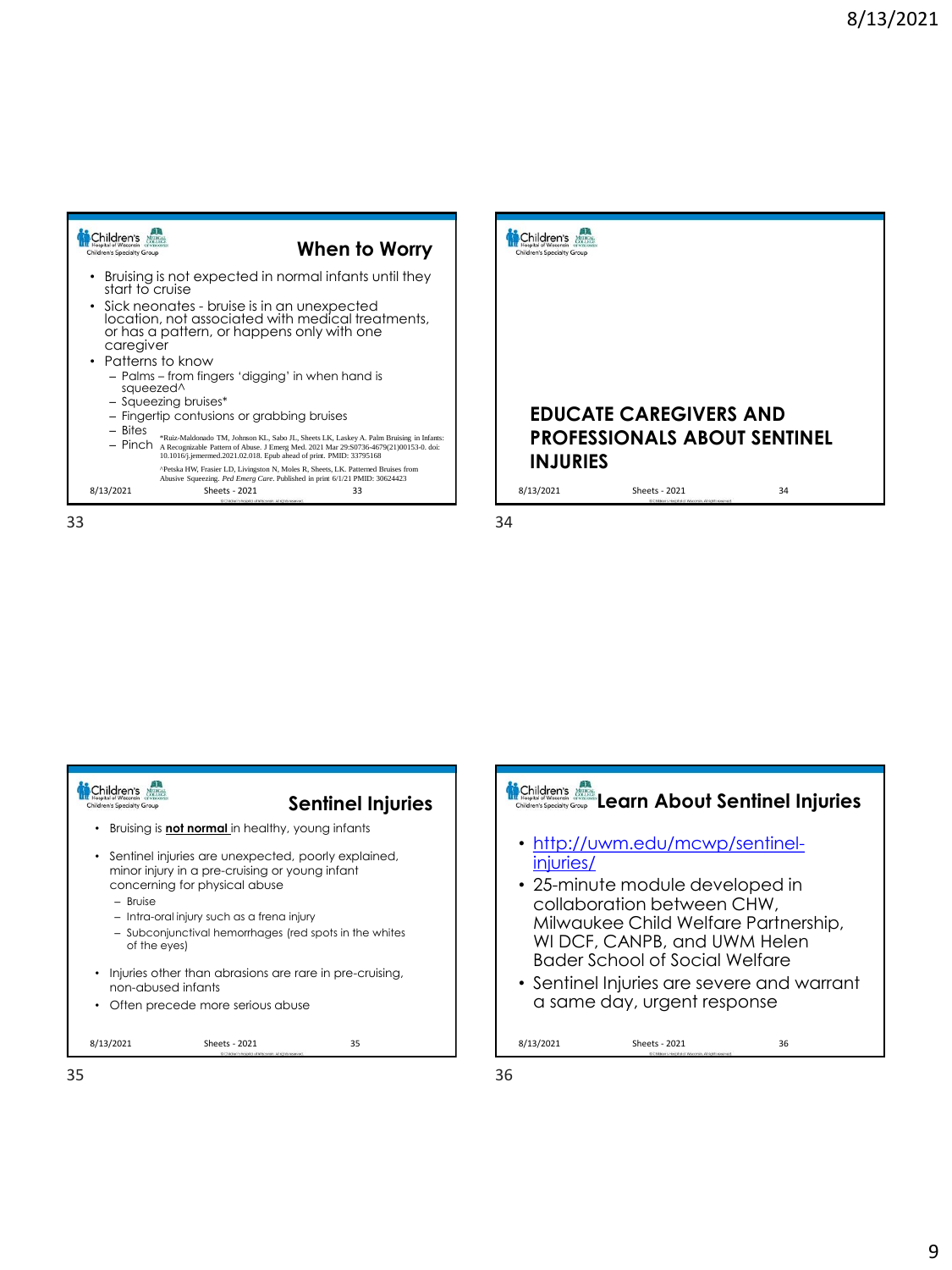**Documentation**